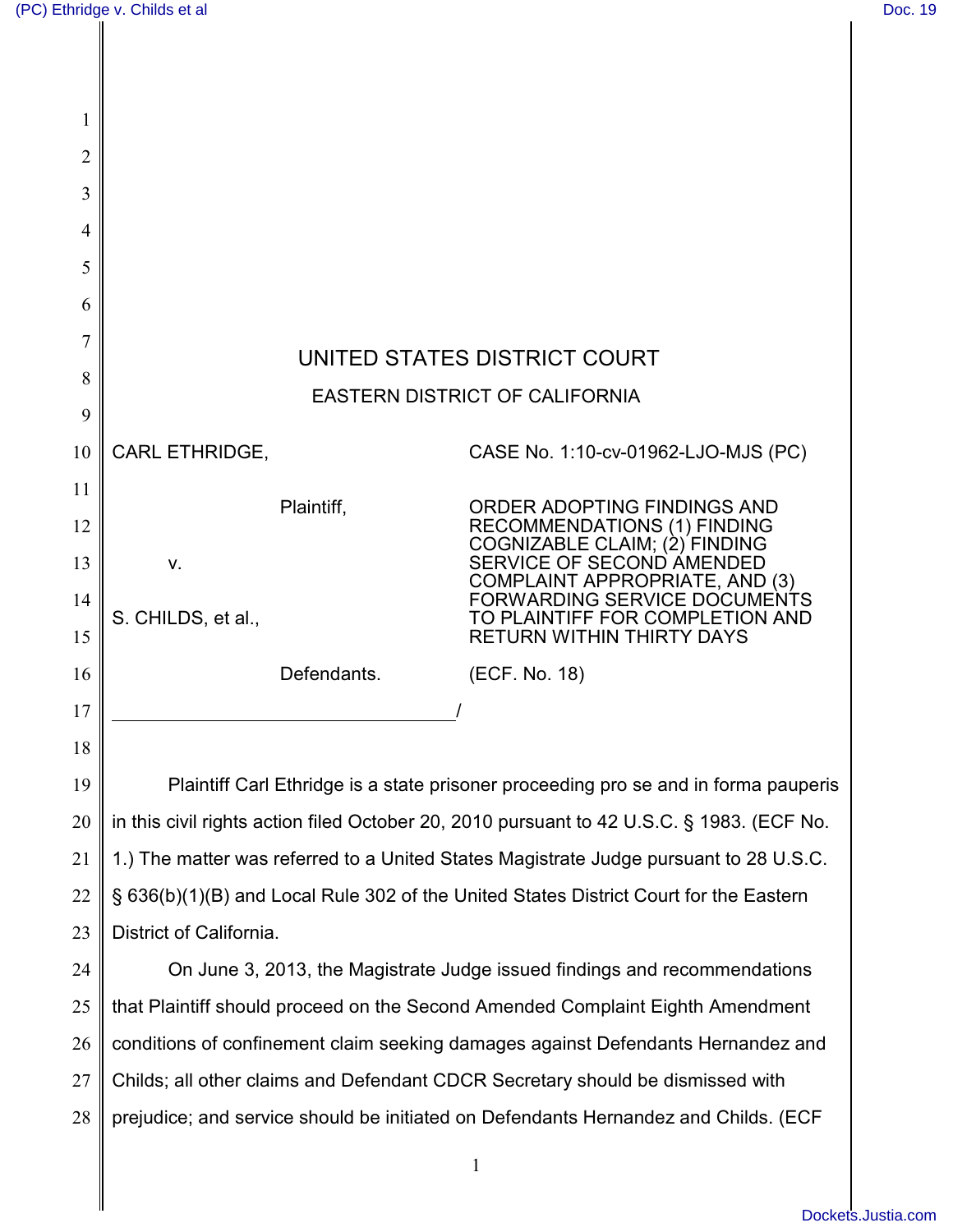| $\mathbf{1}$   | No. 18.) The fourteen day deadline to file objection to the findings and                  |                                                                                   |  |  |
|----------------|-------------------------------------------------------------------------------------------|-----------------------------------------------------------------------------------|--|--|
| $\overline{2}$ | recommendations was June 21, 2013, and Plaintiff did not object or otherwise respond      |                                                                                   |  |  |
| 3              | to the findings and recommendations.                                                      |                                                                                   |  |  |
| $\overline{4}$ |                                                                                           | Pursuant to 28 U.S.C. $\S$ 636(b)(1)(C), the Court has conducted a de novo review |  |  |
| 5              | of this case. Having carefully reviewed the entire file, the Court finds the findings and |                                                                                   |  |  |
| 6              | recommendations to be supported by the record and by proper analysis.                     |                                                                                   |  |  |
| 7              | Accordingly, it is HEREBY ORDERED that:                                                   |                                                                                   |  |  |
| 8              | 1.                                                                                        | The Court adopts the findings and recommendations filed on June 3,                |  |  |
| 9              |                                                                                           | 2013 (ECF No. 18) in full;                                                        |  |  |
| 10             | 2.                                                                                        | Plaintiff shall proceed on the Second Amended Complaint Eighth                    |  |  |
| 11             |                                                                                           | Amendment conditions of confinement claim seeking damages against                 |  |  |
| 12             |                                                                                           | Defendants Hernandez and Childs;                                                  |  |  |
| 13             | 3.                                                                                        | All other claims asserted in the Second Amended Complaint and                     |  |  |
| 14             |                                                                                           | Defendant CDCR Secretary are dismissed with prejudice;                            |  |  |
| 15             | 4.                                                                                        | Service shall be initiated on the following Defendants:                           |  |  |
| 16             |                                                                                           | A. HERNANDEZ, Associate Warden, California Substance Abuse and                    |  |  |
| 17             |                                                                                           | Treatment Facility - Corcoran State Prison;                                       |  |  |
| 18             |                                                                                           | S. CHILDS, Correctional Lieutenant, California Substance Abuse and                |  |  |
| 19             |                                                                                           | Treatment Facility - Corcoran State Prison;                                       |  |  |
| 20             | 5.                                                                                        | The Clerk of the Court is directed to send Plaintiff two (2) USM-285 forms,       |  |  |
| 21             |                                                                                           | two (2) summons, a Notice of Submission of Documents form, an                     |  |  |
| 22             |                                                                                           | instruction sheet and a copy of the Second Amended Complaint filed May            |  |  |
| 23             |                                                                                           | 2, 2013;                                                                          |  |  |
| 24             | 6.                                                                                        | Within thirty (30) days from service of this order Plaintiff shall complete       |  |  |
| 25             |                                                                                           | and return to the Court the Notice of Submission of Documents along with          |  |  |
| 26             | the following documents:                                                                  |                                                                                   |  |  |
| 27             |                                                                                           | Completed summons;<br>a.                                                          |  |  |
| 28             |                                                                                           | One completed USM-285 form for each Defendant listed above;<br>b.                 |  |  |
|                |                                                                                           |                                                                                   |  |  |

2